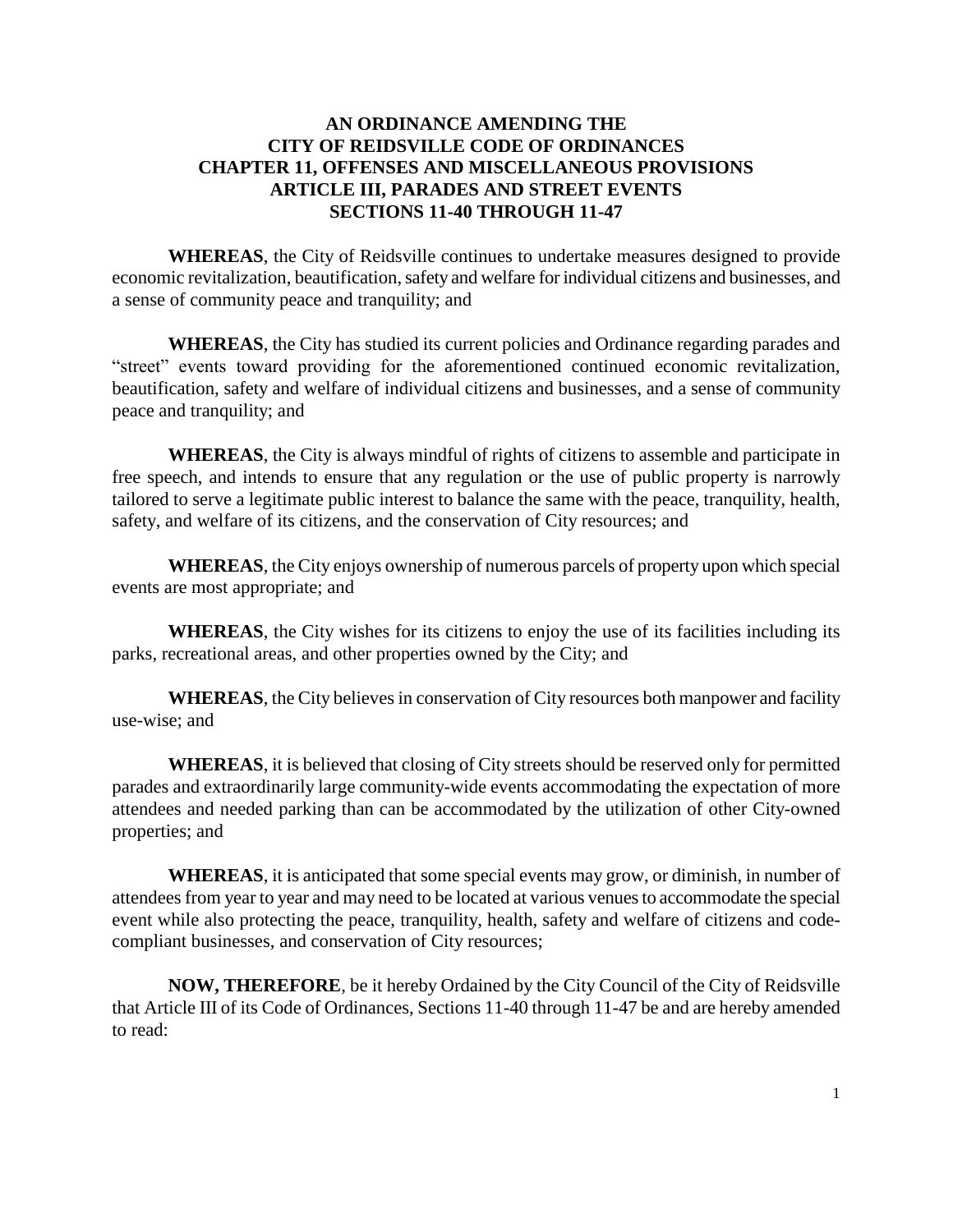# **"ARTICLE III. PARADES AND SPECIAL EVENTS"**

#### **Sec. 11-40. Definitions.**

As used in this article, the following terms shall have the respective meanings ascribed to them:

*CITY MANAGER:* Shall include the City Manager and his or her designee.

*PARADE:* Any assemblage of ten (10) or more persons participating in any organized march, ceremony, or procession of any kind, in or upon any street, sidewalk, or other public place owned or under the control of the City.

*PERMIT:* A written authorization as required by this Article.

*SPECIAL EVENT:* Any planned or organized event intended to attract and/or assemble ten (10) or more persons on City-owned property, or within State or City Rights of Way, for festivals, celebrations, concerts, shows, exhibitions, or similar occurrences.

*TECHNICAL REVIEW COMMITTEE (TRC)*: A group which provides recommendations to the City Manager regarding parades and special events.

*VENUES*: Those streets and properties either owned by the City or for which the City has joint use or potential joint use suitable for the assembly of citizens for parades and/or special events. A current listing, updated at least annually, of all City Venues shall be maintained in the office of the City Clerk for inspection by any citizen.

(Ord. of 8-2-00)

#### **Sec. 11-41. Permit required.**

(a) No person shall engage in, participate in, aid, form, or start, any parade or special event unless a permit shall have been obtained from the City Manager, and provided, further, that no person may conduct or otherwise participate in any parade or special event between 10:30 p.m. and 6:00 a.m.

(b) This section shall not apply to:

- (1) Funeral processions supervised by a licensed mortuary.
- (2) Any governmental agency acting within the scope of its function.
- (3) Picketing on the sidewalks.

(4) Temporary closing of streets by a department of the City for activities related to maintenance, repair, construction, alteration or other official duties of such department.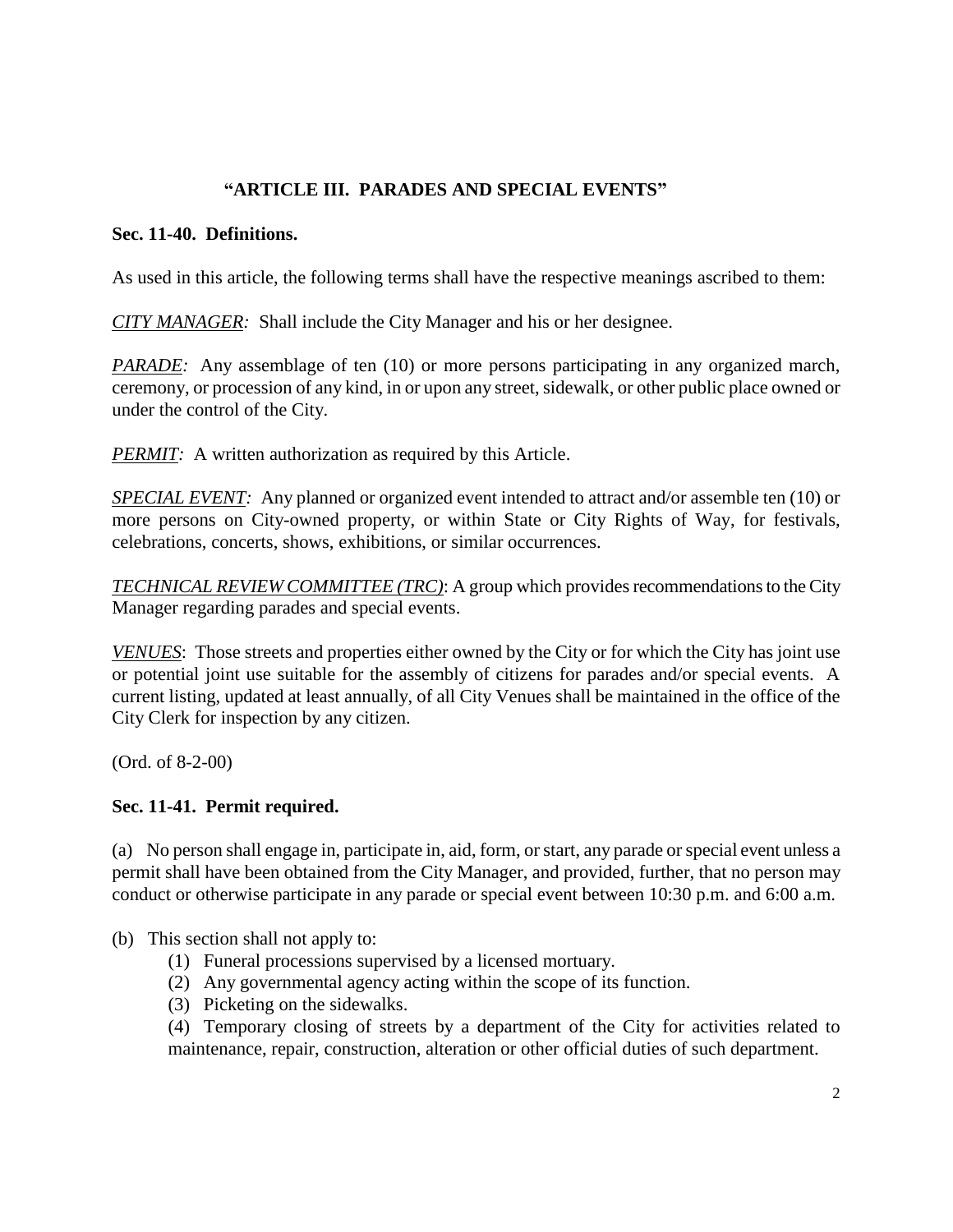(Ord. of 8-2-00)

# **Sec. 11-42. Same--Application.**

An individual seeking issuance of a Permit shall file an Application with the City Manager on forms provided by the City.

(1) *Filing period:* An Application for a Permit shall be filed with the City Manager at least thirty (30) days and no more than one hundred eighty (180) days prior to the time at which it is proposed to conduct the parade or special event. The application will be forwarded to the City's Technical Review Committee (TRC). Within five (5) business days, the TRC will forward its recommendation to the City Manager, who will review the recommendation and notify the application of his or her decision within four (4) business days. The City Manager shall not approve any Application for a Permit when the City Manager finds that there is a conflict in both schedule and location (venue) with some other event for which a Permit has been previously granted or when two events overlap in time and feasible City manpower/large equipment is not available.

(2) *Contents:* The Application for a Permit shall set forth the following information:

a. The name, address, telephone number and email address of the individual seeking to conduct such parade or special event.

b. If the parade or special event is proposed to be conducted for, on behalf of, or by, an Organization: the name, address, telephone number and email address of the headquarters of the organization, and of the authorized and responsible heads of such organization.

c. The name, address, telephone and email address of the person to be in charge of the parade or special event and who will accompany it and carry the Permit at all times.

d. The date on which the parade or special event is to be conducted and the hours that such parade or special event will start and terminate.

e. If the proposed activity is a parade, then the proposed route to be traveled for the parade, the starting point, and the termination point. If the proposed activity is to be a special event, then the proposed, or requested, location and time of such special event. For either activity, the Applicant shall include a statement as to whether the parade or special event is proposed to occupy all or any portion of the width of any street within the City.

f. The approximate number of persons who, and animals and vehicles which, will constitute such parade or special event; the general type of animals and general description of the vehicles.

g. If the parade or special event is designed to be held by, or on behalf of, or for, any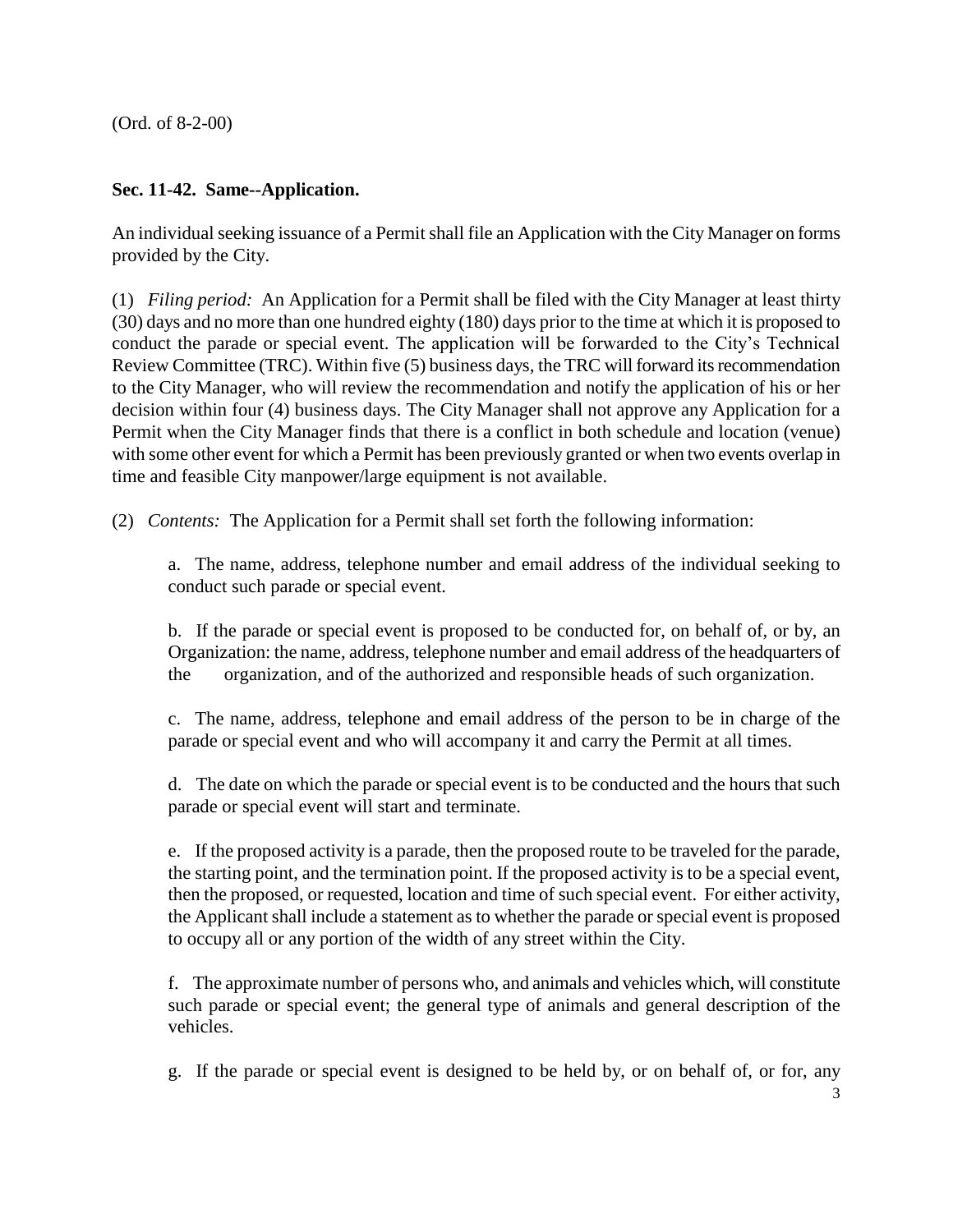individual or entity other than the Applicant, the Applicant for such Permit shall file with the City Manager a written document from the person or entity proposing to hold the parade or special event, authorizing the Applicant to apply for the Permit in the person's or entity's behalf.

h. The location by address or commonly known name of any assembly area that the Applicant proposes as the venue together with a description of the activities planned during the event, including, but not limited to, a description of any sound amplification equipment that will be used during the assembly.

(Ord. of 8-2-00)

#### **Sec. 11-43. Same--Requirements for issuance.**

Within ten (10) business days after the filing thereof, the City Manager shall issue a Permit as provided in this Section if:

(1) The Applicant for the Permit has agreed to abide by the standards set forth in this Article which are necessary measures to promote the health, safety, and welfare of the community;

(2) The location proposed for the event appears to be a proper venue taking into consideration the number of expected participants, the type of event, any resources requested of the City, the volume of sound, the length of the proposed event, the anticipated parking needed; and, the venue can be used for such an event so that the reasonable expectations of residents and businesses can be balanced against the reasonable needs of the Applicant. All efforts will be made to direct applicants to City-owned venues, including parks, parking lots, etc., when possible with a listing of such venues made available with the application.

(3) No other parade or special event has previously been issued a Permit for the same date and location as requested in the Application. If two or more Applications request the same date for a parade or special event, the City Manager shall consider the Applications in the order they were filed. No applications will be approved that overlap previously approved applications in time, location and manpower required;

(4) The proposed parade or special event does not conflict with the temporary closing of streets by a department of the City for activities related to maintenance, repair, construction, alteration or other official duties of such department; and

(5) The time, route, or size of the proposed parade or special event will not disrupt the use of a public vehicular street ordinarily subject to significant congestion or traffic, unless reasonable provision can be made by the City for the safe and orderly movement of vehicular and pedestrian traffic along alternate routes during the proposed parade or special event.

(6) The conduct of the parade or special event will not require the diversion of so great a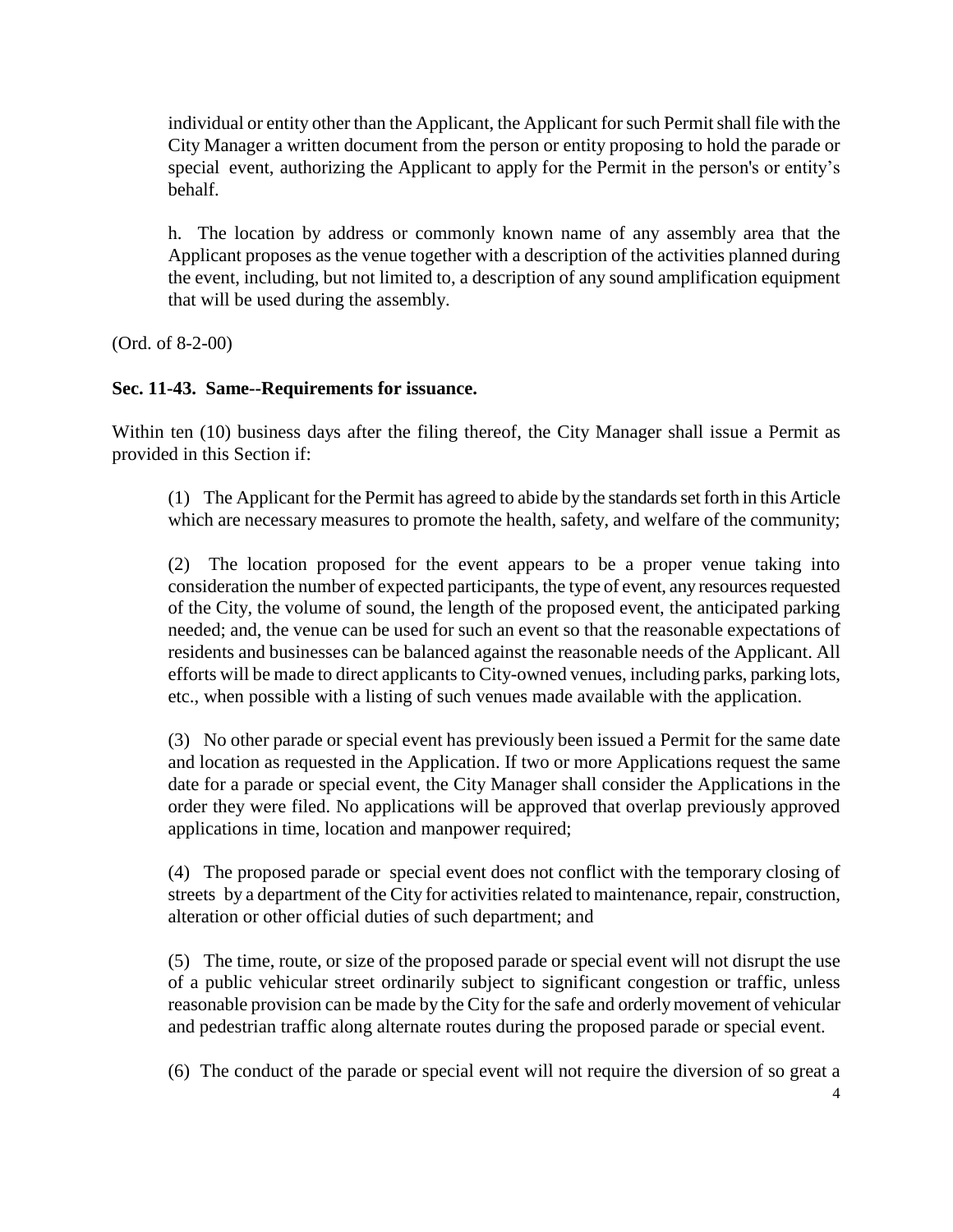number of City Police Officers to properly police the parade or special event and the areas contiguous thereto, as to prevent normal police protection in the City. If the event is longer in duration than one hour or requires more than two officers in attendance, the applicant may incur fees associated with his or her event based on overtime costs by City employees. Applicants should also be aware that a delay in start time that causes said street events to go past the time allotted may lead to additional personnel-related costs incurred by the City.

(Ord. of 8-2-00)

# **Sec. 11-44. Same--Denial of permit request; alternative permit; appeal.**

(a) If the City Manager disapproves the Application, he or she shall notify the Applicant of the decision, stating the reasons for the denial of the Permit. Upon the denial of an Application for a Permit made pursuant to this Article, the Applicant may appeal to the City Council within two (2) business days from the date notice of the denial is mailed to the Applicant by first-class mail to the address of the Applicant on the Application. In the case of a denial, a courtesy call or email can be sent to the applicant if a telephone number/email address is provided at time of application. Appeal may be made by filing an Appeal Letter with the City Manager who shall set the appeal for hearing by the City Council within seven (7) business days from the filing of the appeal.

(b) The City Manager, in approving an Application for a Permit, may authorize the parade or special event at a date, time, route or location different from that proposed by the Applicant. The City Manager shall state the reasons for the issuance of the alternative Permit location based on the criteria listed in Section 11-43(2). An Applicant desiring to accept a Permit for a place and/or time differing from that proposed shall, within five days of the issuance of the Permit, file a written notice of acceptance of the same with the City Manager. Appeal of location may be made by filing an Appeal Letter with the City Manager who shall set the appeal for hearing by the City Council within seven (7) business days from the filing of the appeal.

(Ord. of 8-2-00)

## **Sec. 11-45. Standards applicable to parades and special events.**

(a) No firearms or dangerous weapons of any kind, as defined in this subsection, may be possessed, either exposed or concealed, by any participant in the parade or special event, any person affiliated with and present at the parade or special event, or any person upon any street, sidewalk, or other public place within five hundred (500) feet of the parade or special event, except as permitted in this subsection. For the purpose of the section, the term "dangerous weapon" shall be defined as any device designed or capable of being used to inflict serious injury upon person or property including, but not limited to, firearms, knives of any kind or any type having a blade in excess of three (3) inches in length, razors and razor blades, metallic knuckles, clubs, blackjacks and night sticks, thrown rocks, bottles or bricks, and dynamite cartridges, bombs, grenades, mines, or other powerful explosives. This restriction shall not apply to the following persons while acting lawfully and within the scope of their duties and authority: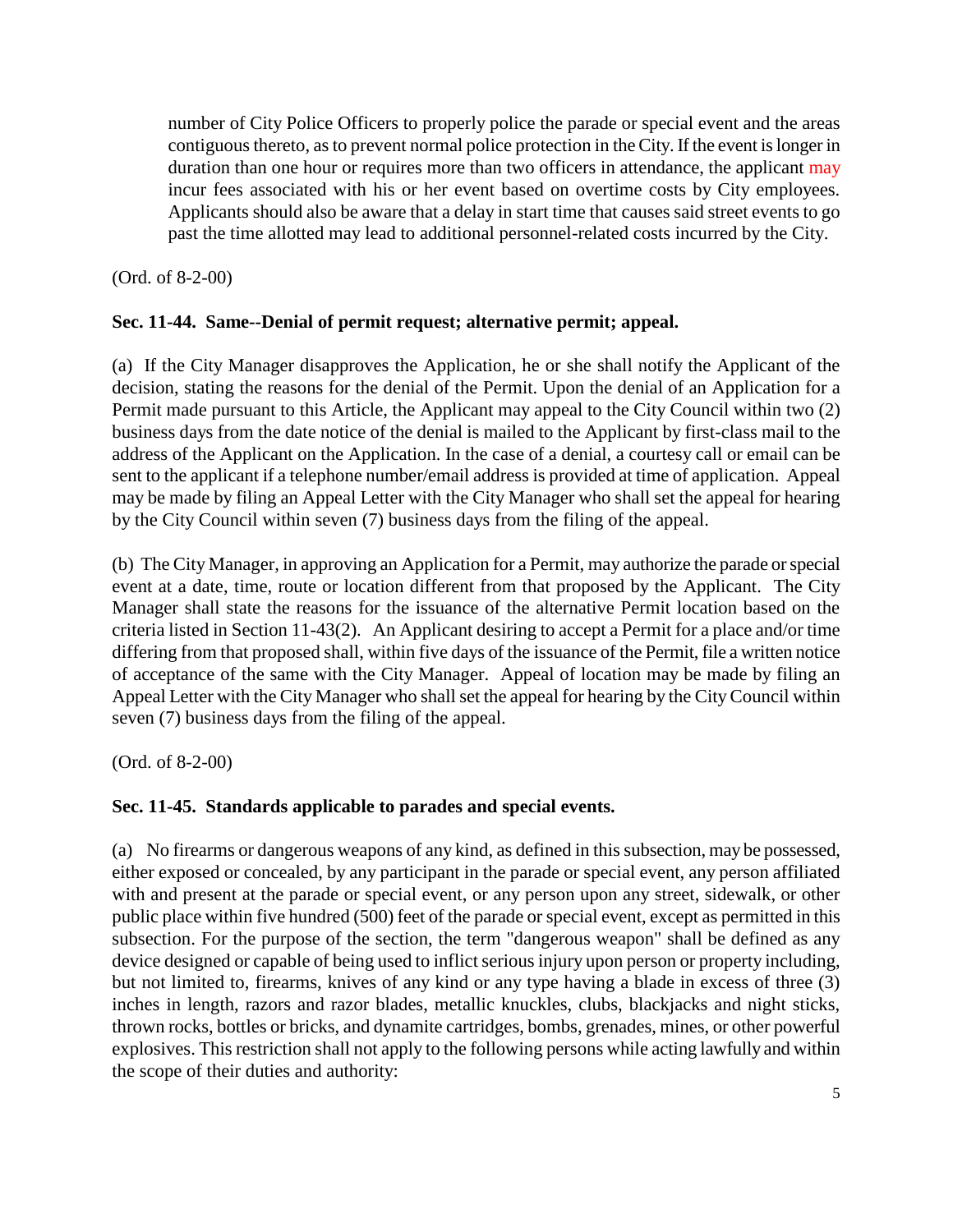(1) Law enforcement officers.

(2) Officers and soldiers of the armed forces, militia, National Guard, and color guards of officially recognized veteran's organizations.

(3) Students of military science in an accredited high school or college program.

(b) No hand-carried signs or posters transported in any parade or special event shall be of greater density than eight-ply three hundredths (0.030) thickness cardboard. No support for such sign or poster shall be of a metallic substance or thicker than one (1) inch.

(c) The person designated by the Applicant as the person responsible for the physical conduct of the parade or special event shall be physically present and accept responsibility for compliance with any and all terms of the Permit as set forth in Section 11-46.

(d) The Applicant shall file with the City Manager a waiver signed by the Applicant releasing and saving the City and its employees harmless for any claims, actions, and lawsuits, arising out of the conduct of the parade or special event, excepting injuries or damages proximately caused by the City.

(e) Every parade shall follow the route designated and approved by the City Manager, and every special event shall remain in the parameters designated and approved by the City Manager.

(f) No person shall unreasonably hamper, obstruct, impede, or interfere with any parade or special event, or with any person, vehicle, or animal participating or used in a parade or special event.

(g) No child under the age of four (4) shall be permitted to participate in a parade or special event without being accompanied by an adult who will be responsible for such child.

(h) Those high school and college marching bands and drill teams accredited by the state department of education are permitted to carry such flags, instruments, batons, etc. that are customary in carrying out their respective functions.

(i) No vicious animal, whether leashed or unleashed, shall be allowed to participate in or proceed along the route of a parade or in a special event.

(j) The person designated in the Application as responsible for the physical conduct of the parade or special event shall be responsible for ensuring that any booths, stands, or other equipment used in the parade or special event participants are removed from the area within a reasonable amount of time.

(Ord. of 8-2-00)